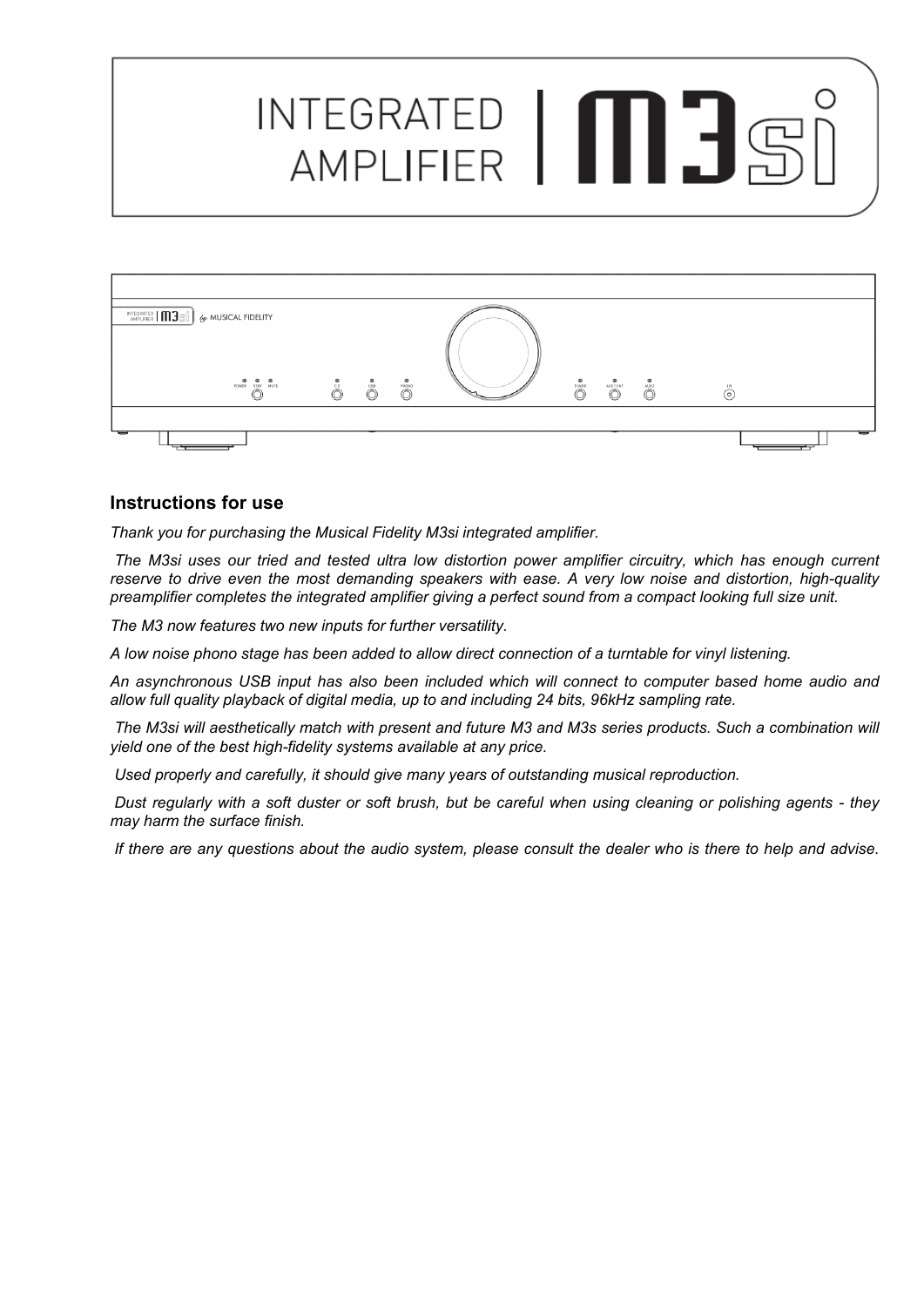

# **CONTENTS**

| <b>Section</b>                    |    |                                                                               | Page           |
|-----------------------------------|----|-------------------------------------------------------------------------------|----------------|
| <b>Safety Information</b>         |    | Mains plug (UK only), modification warning                                    | 3              |
| <b>General advice</b>             | ÷, | Installation precautions                                                      |                |
| <b>Installation</b>               | —  | Introduction, cleaning, installation, power connections, audio<br>connections | 5              |
| <b>Facilities and connections</b> | —  | Illustrations, main unit front & rear panels                                  | 6              |
| <b>Remote control handset</b>     | —  | Operation and illustration                                                    | $\overline{7}$ |
| Operation                         |    | Starting                                                                      | 8              |
|                                   |    | Volume                                                                        |                |
|                                   |    | Mute                                                                          |                |
|                                   |    | <b>CD</b>                                                                     |                |
|                                   |    | <b>USB</b>                                                                    |                |
|                                   |    | <b>PHONO</b>                                                                  |                |
|                                   |    | <b>TUNER</b>                                                                  |                |
|                                   |    | AUX1/HT                                                                       |                |
|                                   |    | AUX2                                                                          |                |
| <b>USB</b>                        |    | Computer setting for USB                                                      | 9              |
|                                   |    | PC and MAC users                                                              |                |
|                                   |    | For best results with USB                                                     |                |
| Problems?                         | —  | Basic fault finding                                                           | 10             |
| <b>Specifications</b>             |    | Product specifications                                                        | 11             |
| <b>Manual history</b>             |    |                                                                               | 12             |
| Item disposal information         |    |                                                                               |                |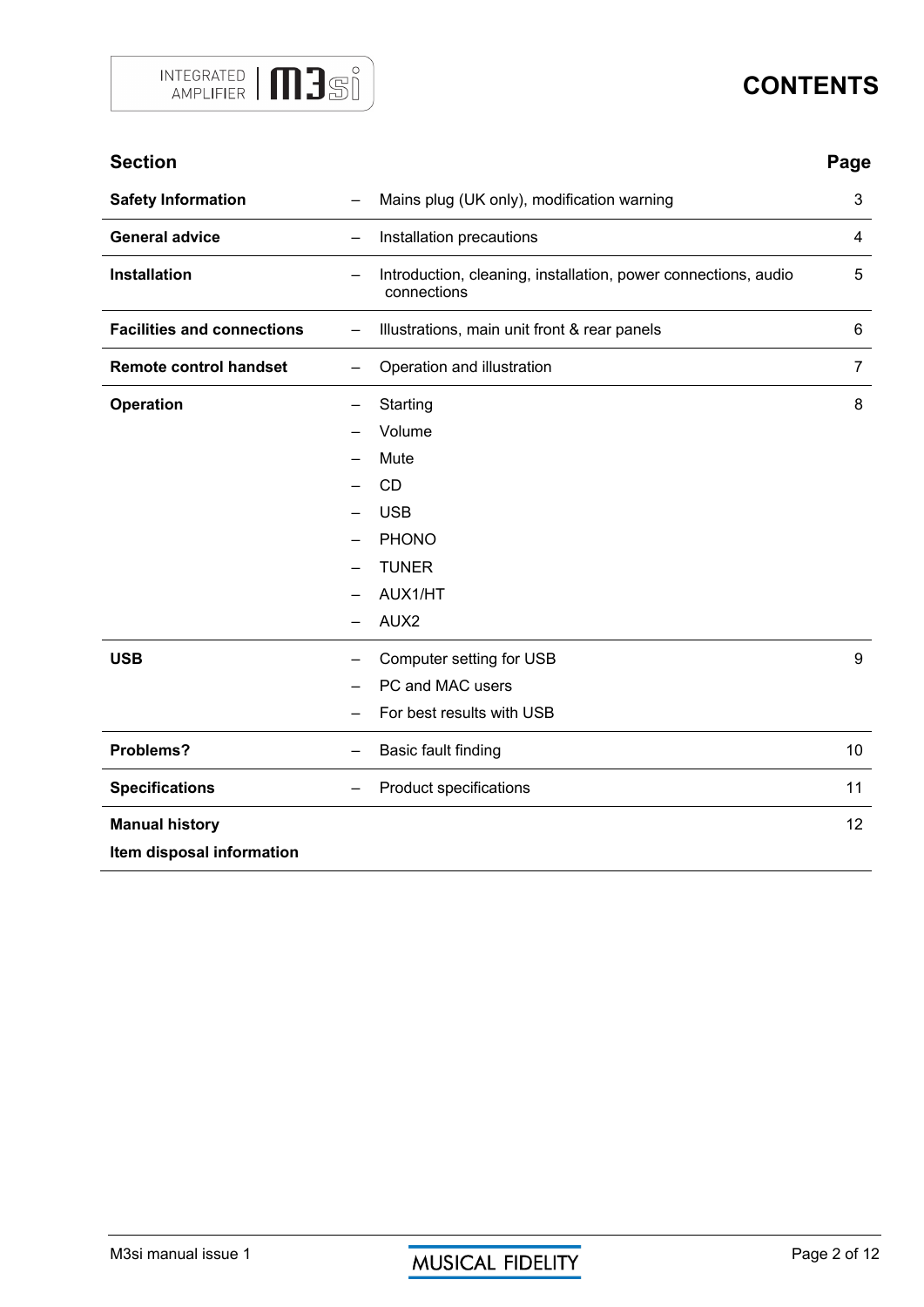

# **SAFETY INFORMATION**

### **IMPORTANT! (U.K. only)**

This unit is supplied in the U.K. with mains lead fitted with a moulded 13 amp plug. If, for any reason, it is necessary to remove the plug, please remove the fuse holder and dispose of the plug safely, out of reach of children.

### **It must not be plugged into a mains outlet.**

The wires in the mains lead supplied with this appliance are coloured in accordance with the following code:

 **Green and yellow ............................. Earth Blue ................................................ Neutral Brown .................................................. Live** 

### **WARNING – This appliance MUST be earthed**

As the colours of the wires of the mains lead of this appliance may not correspond with the coloured markings identifying the terminals in the plug, proceed as follows:

- The wire which is coloured green-and-yellow must be connected to the terminal in the plug which is marked with the letter F or coloured green or green-and-vellow, or by the earth symbol: with the letter E or coloured green or green-and-yellow, or by the earth symbol:
- The wire which is coloured brown must be connected to the terminal which is marked with the letter L or coloured red.
- The wire which is coloured blue must be connected to the terminal which is marked with the letter N or coloured black.
- If connecting to a BS1363 plug, a 13 amp fuse must be used.

### **WARNING:**

**ANY MODIFICATIONS TO THIS PRODUCT NOT EXPRESSLY APPROVED BY MUSICAL FIDELITY WHO IS THE PARTY RESPONSIBLE FOR STANDARDS COMPLIANCE COULD VOID THE USER'S AUTHORITY TO OPERATE THIS EQUIPMENT.**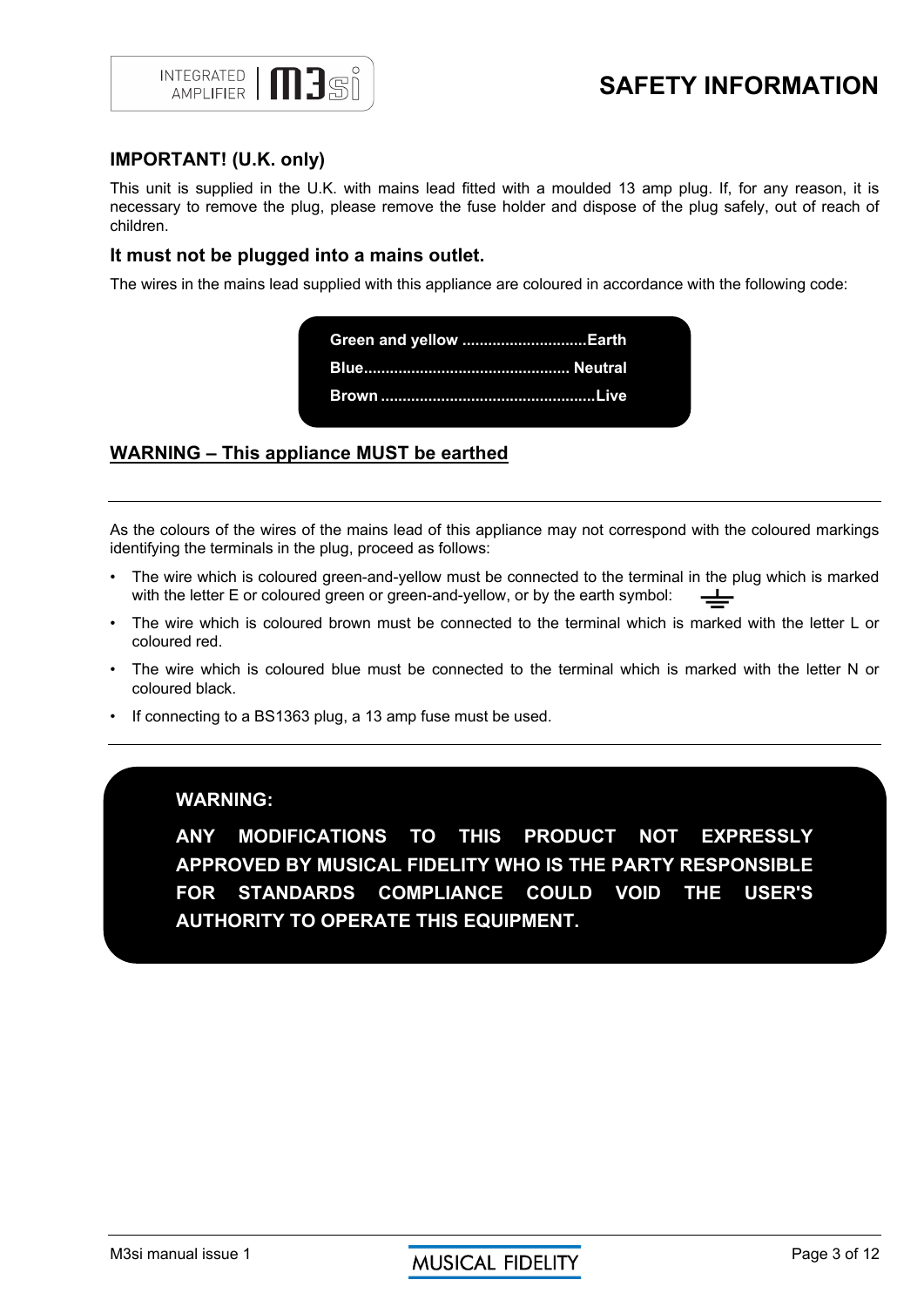

## **Installation, Precautions & User Information**

This new M3si is designed and built to provide trouble-free performance, but as with all electronic devices it is necessary to observe a few precautions:

- Heed all warnings shown on the back of the product.
- Only connect the M3si to a mains outlet having the same voltage as marked at the back of the unit.
- Always ensure that when disconnecting and reconnecting your audio equipment the mains supply is switched off.
- Position the mains lead and signal interconnects where they are not likely to be walked on or trapped by items placed on them.
- Do not use near water, or place water-filled containers on the M3si, for example, a flower vase or potted plants. **If water does spill inside, immediately pull out the mains plug from the wall socket and inform your dealer, who should then check the unit before further use. Entry of liquid into the M3si is dangerous, and may cause electric shock or fire hazard.**
- Do not place the unit near direct heat sources such as radiators, direct sunlight or other equipment.
- Do not remove any covers or try to gain access to the inside. There are no internal adjustments or fuses you can replace yourself. Refer all service work to an authorised Musical Fidelity agent. *\* Note: Unauthorised opening of the equipment will invalidate any warranty claim.*
- Dust regularly with a soft cloth or soft brush but be careful when using cleaning or polishing agents they may harm the surface finish.

The electronics in modern hi-fi equipment is complex and may, therefore, be adversely affected or damaged by lightning. For protection of the audio system during electrical storms, remove the mains plugs.

If after-sales service is required, to help the dealer identify the M3si please quote the serial number located on the rear panel of the unit.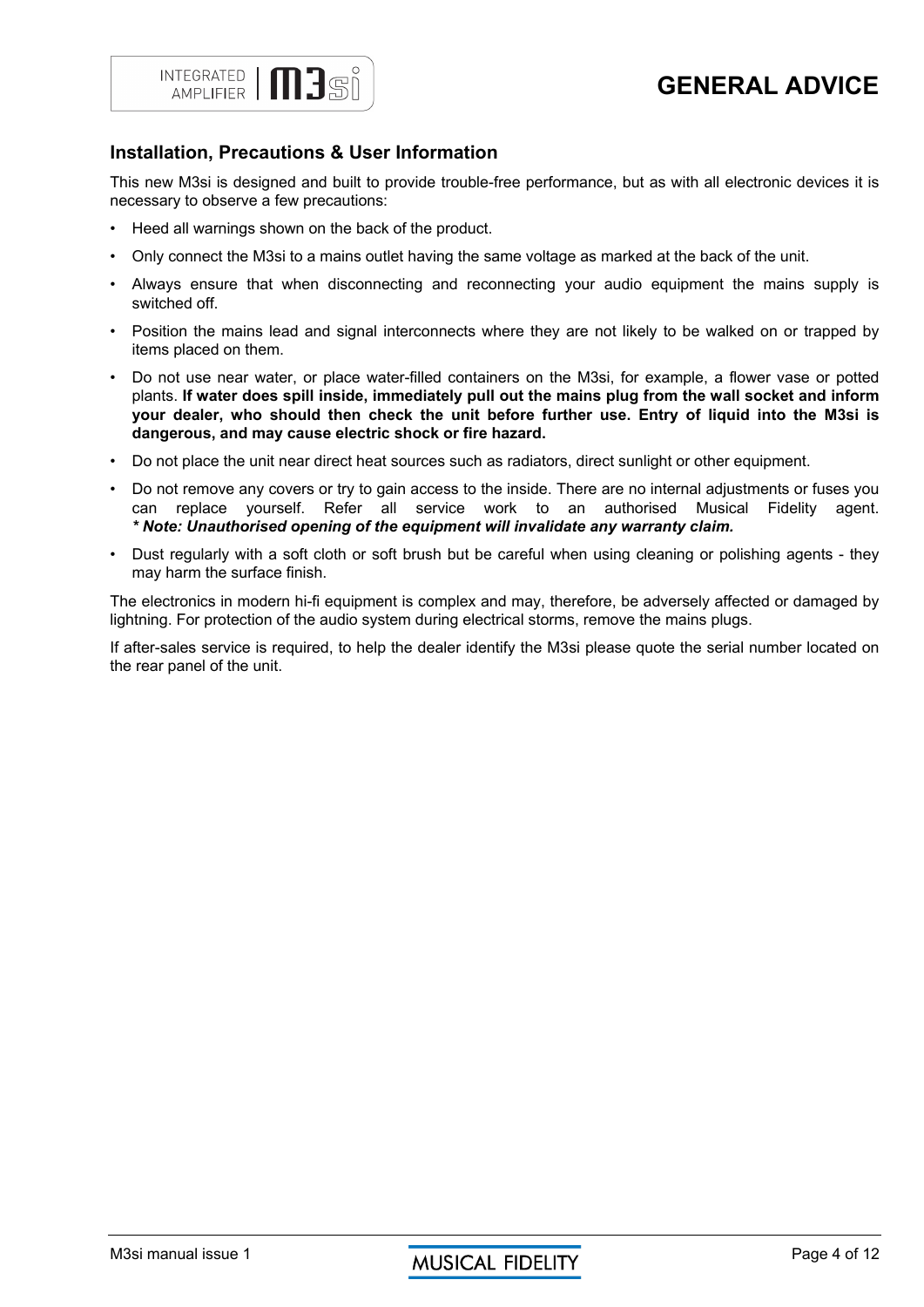

# **INSTALLATION**

### **Introduction**

Congratulations on the purchase of the new M3si integrated amplifier. Great attention has been paid to internal layout, isolating each circuit section to prevent possible interaction. The unit features a finely tuned and tweaked preamplifier, for smooth sound coupled with low noise and virtually no distortion.

The power amplifier consists of two top quality power amplifiers for the absolute best in separation and imaging. Generously rated, they are enough to drive even the most demanding loudspeakers with ease. Low distortion and very quiet they will deliver all music types exactly as the artist originally intended.

The resultant performance achieved by this unit is among the best in the world. It has excellent signal to noise ratio, low distortion, wide bandwidth and dynamic range, with extraordinary resolution and fine detail.

### **Cleaning**

Before cleaning the unit, switch off power at the mains switch and remove the mains plug from the wall socket. Clean the cabinet and remote control unit using a moist cloth. Using solvents, white spirit or thinners is not advised, as they could damage the surface finish.

### **Installation**

Position the M3si on a stable, horizontal surface where there is no risk of it being knocked, or subjected to vibration such as from loudspeakers.

### **Important note:**

**In normal operation, the unit dissipates a small quantity of power at all times, and it is important that it is adequately ventilated. The top and bottom are perforated to allow the smooth flow of heat through the unit. It is therefore not recommended that the unit is enclosed in a cabinet or placed where the ventilation holes are impeded as this could result in excessive heat build-up.** 

### **The M3si must be protected from humidity – if the unit is moved from a cold place to a warm room, leave the unit for an hour or so to allow sufficient time for the moisture to evaporate.**

### **Power Connections**

The M3si is supplied with a standard IEC mains cable which plugs into the IEC socket at the back of the unit (see page 7). When plugged in and mains supply is present the orange STDBY LED will light.

### **Audio Connections**

**RCA Inputs:** Connect all RCA single-ended sources to relevant analogue inputs (see page 7 for more information). Use good quality fully connected (signal and ground) coaxial phono cables for all RCA signal connections. Take particular care with PHONO input leads, ensure that they are very well shielded and kept away from mains and speaker leads.

### **Phono/turntable earth connection**

The green earthing post should only be connected when excessive hum is experienced. Connect **TITT** the turntable earthing lead to this post if hum is noticed. If hum worsens when the earth post is thus connected, then disconnect immediately and investigate the cause elsewhere.

**Note: some systems may have more than one direct earth point(s) already involved. This could cause hum problems that may only become apparent on connecting this product. Thus the M3si may not be the root cause of hum detected in a system, even if it is the only device that appears to be making the hum apparent.** 

There is no harm done if *no* connection is made to this terminal, as it is not always needed anyway, for example, some turntables have their own earthing arrangement.

**USB inputs:** Connect USB "A" to "B" cable between USB input and computer (laptop, desktop, tablet or any other suitable USB audio compatible "host").

**Speaker Outputs:** Connect loudspeakers to the terminals on the back panel marked as **LEFT** and **RIGHT SPEAKER** outputs.

The **LINE** output allows loop through of analogue signals for example, to pass on to a recorder or monitor. It is also the ideal output to connect headphone amps into (headphone amplifier will require its own volume control to allow listening level adjustment). This output is the currently selected source but level is *not* changed by the front panel volume control.

The **PRE-OUT** output allows analogue signals controlled by the volume, to pass on to, for example, an external power amplifier. This is useful for bi-amping or active "subwoofer" connection where volume out needs to be controlled by the M3si front panel volume knob.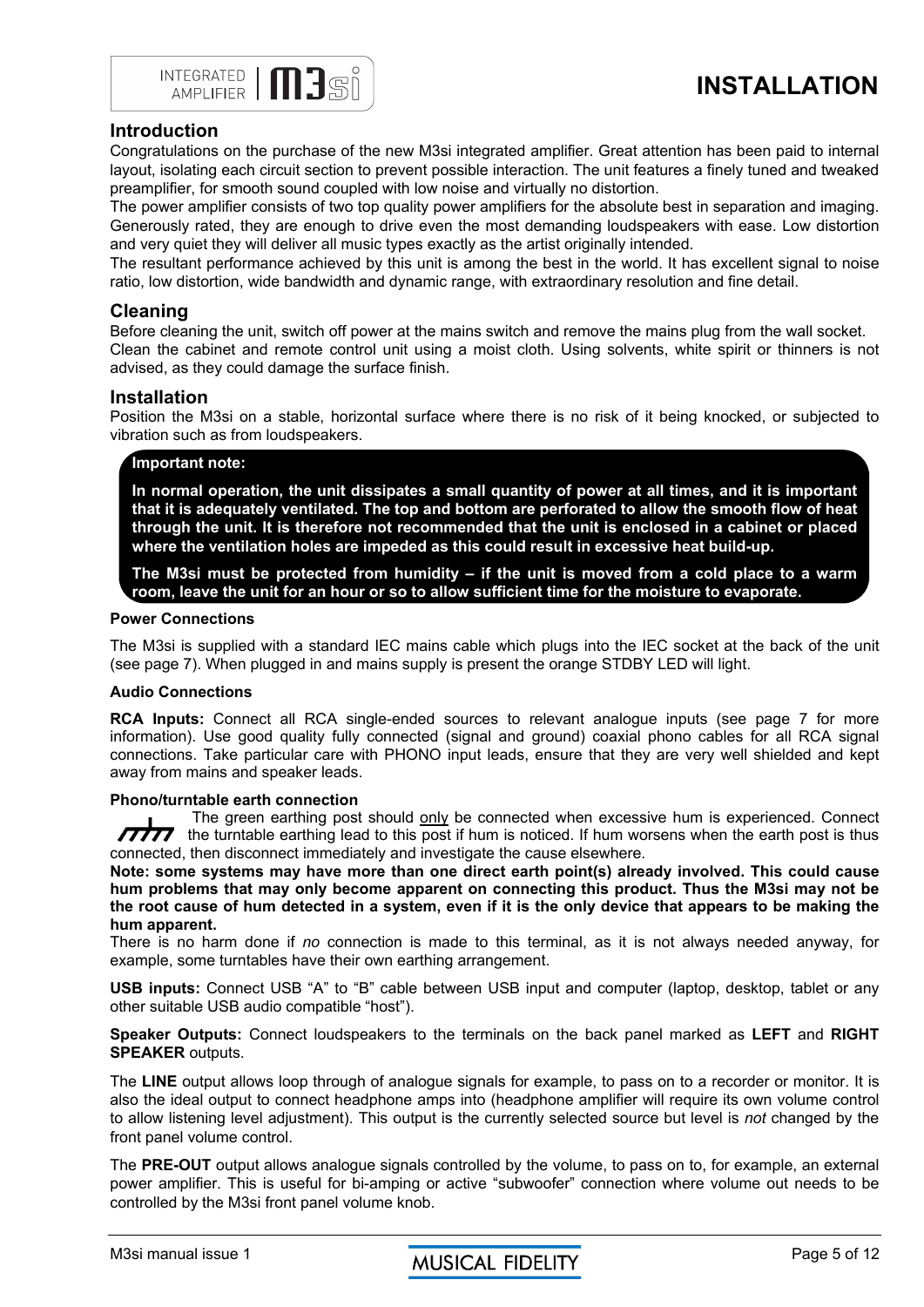



**VOLUME** control





**HT/AUX** function selector for **AUX1/HT** input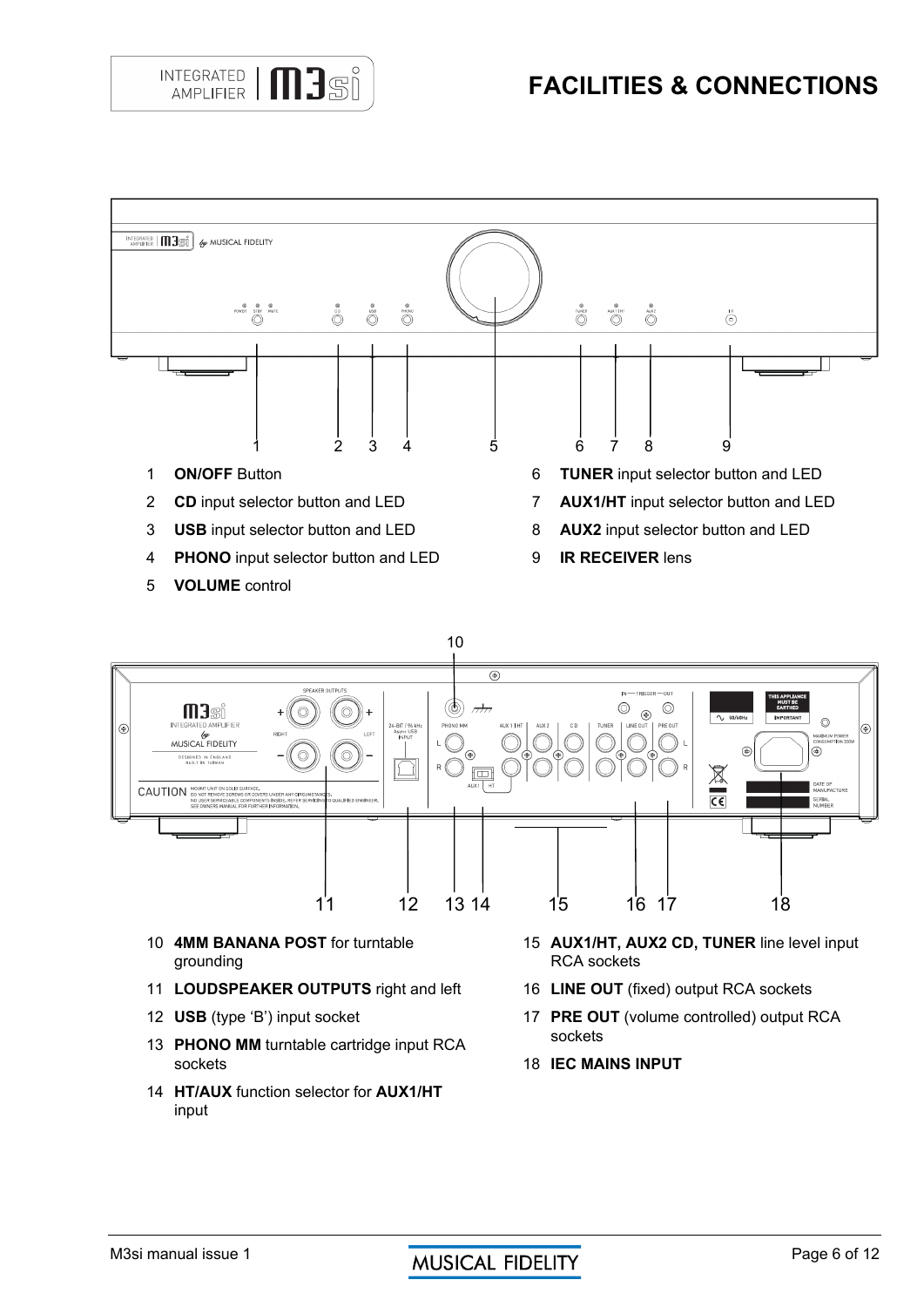



The universal remote control shown below enables functions from this and related units to be operated from a convenient distance.

Equivalent buttons on the remote control have the same functions as those on the front panel of the unit. Other functions are only available by remote control.

As the handset uses an invisible infra-red light beam, the front edge must be pointed directly towards the receiver window at the front of the player, without visual obstruction between them.

If the range of the remote control greatly decreases, replace the batteries with new ones. Do not mix old and new batteries – two are required, size AAA, LR03 or SUM-4.

### *Please dispose of used batteries in accordance to local regulations.*

### **CD player section (Grey buttons)**

**REPEAT** – repeats whole disk or selected tracks

**INTRO** – plays first 10 seconds of each track

**A/B** – sets repeat start/end to repeat section of track

**PROGRAM** – programs selection and order of tracks

**CHECK** – check pre-programmed tracks

►► – fast forward through track

**TIME** – displays track time/time remaining

**l◄◄** – previous track

ll/► – pause/play button

**DISPLAY** – dims display

**◄◄** – fast backwards through track

**Amplifier section (Blue buttons) VOLUME ▼** – reduces amplifier

volume

 **CD** – selects amplifier CD input

**USB** – selects amplifier USB input **AUX1/HT** – selects amplifier AUX1/HT input

**AUX2** – selects amplifier input

**CD inputs section (Grey buttons)** 

**SPDIF** – Selects CD player SPDIF input

**OPTICAL 1** – Selects CD player OPTICAL input



**SHUFFLE** – plays back tracks in random order

**0-9 Buttons** – Used to select track numbers

**CLEAR** – clears selected pre programmed track

**STOP** – Stop playing/Eject CD

**►►l** – next track

**PLAY** – start CD playback

**VOLUME ▲** – increases amplifier volume

**PHONO** – selects amplifier PHONO input

**TUNER** – selects amplifier TUNER input

**MUTE** – mutes speaker outputs (until pressed again).

**CD** – Sets CD player in normal CD player mode

**USB** – Selects CD player USB input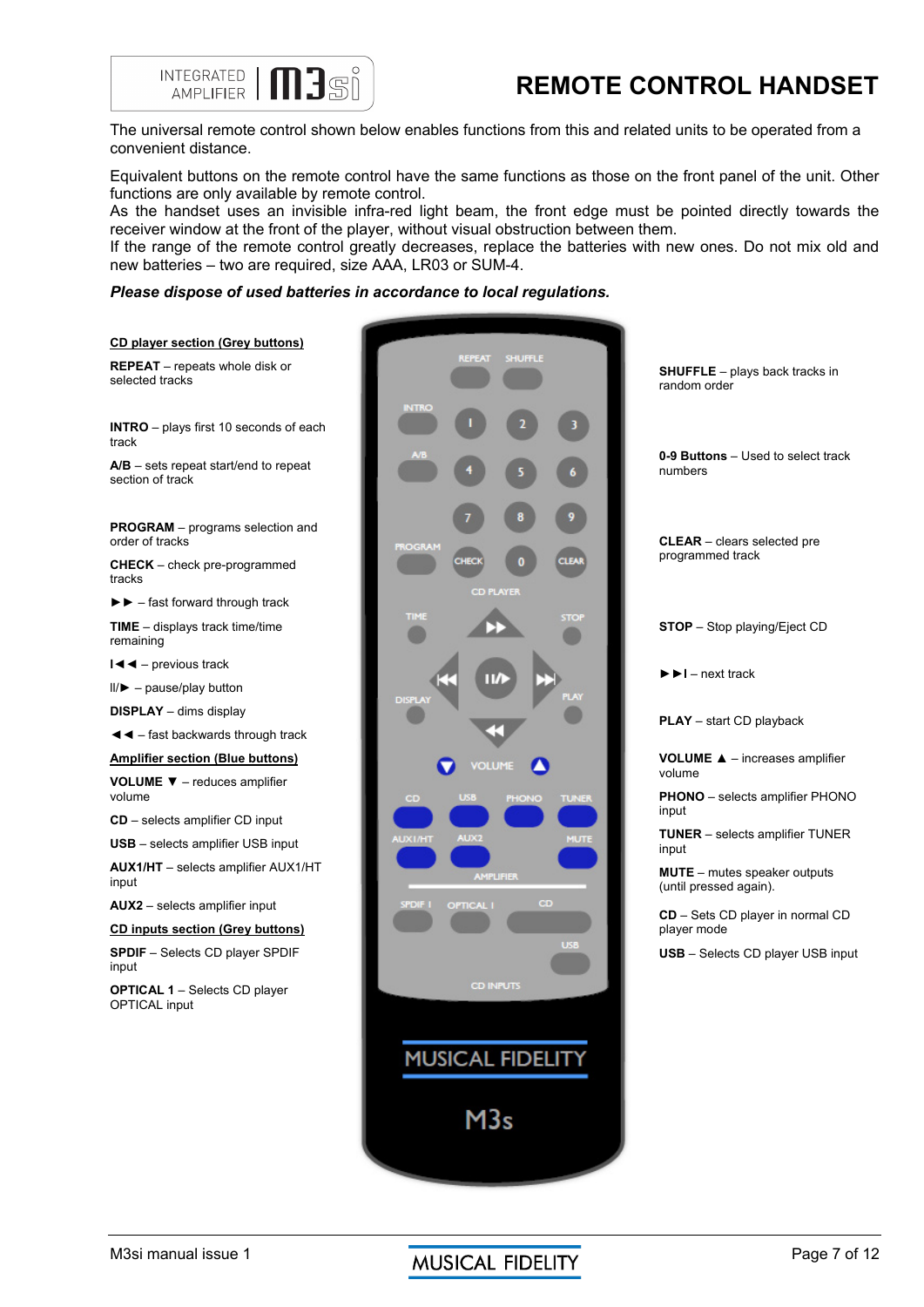

### **Starting**

Once all connections are made, turn volume to minimum, and switch on the unit, using the **POWER** button front of the unit. The **MUTE** LED will light. Speaker outputs are muted for about 6 seconds, so no sound will be heard from the speakers. Once the 6 seconds is up the **MUTE** LED goes out, indicating unit is settled, and ready for use.

### **Volume**

The volume should be adjusted for normal listening levels. This is done by turning the volume up/down knob on the front panel.

Adjusting the volume can also be achieved by pressing the volume up/down buttons on the remote control handset (see page 8).

### **Mute (Remote Control only)**

The sound from the speakers may be muted by use of the **MUTE** button on the remote. Press once, and **MUTE** LED will light indicating muted state. No sound will be heard from the speakers.

To return to listening; simply press the **MUTE** button again so **MUTE** LED is no longer lit.

### **CD**

To use the **CD** input, connect CD player outputs to the **CD** input RCA sockets (see page 7). Select **CD** input by pressing the **CD** button so **CD** LED lights.

Pressing the corresponding button on the remote handset has the same effect (see page 8).

### **USB**

To use the **USB** input, connect computer USB port to the **USB** input type "B" socket (see page 7). Select **USB** input by pressing the **USB** button so **USB** LED lights.

Pressing the corresponding button on the remote handset has the same effect (see page 8). See P.10 (USB) for further information.

### **PHONO**

To use the **PHONO** input, connect turntable cartridge outputs to the **PHONO** input RCA sockets (see page 7). Select **PHONO** input by pressing the **PHONO** button so **PHONO** LED lights.

Pressing the corresponding button on the remote handset has the same effect (see page 8).

### **TUNER**

To use the tuner input, connect tuner outputs to the **TUNER** input RCA sockets (see page 7). Select **TUNER** input by pressing the **TUNER** button so **TUNER** LED lights.

Pressing the corresponding button on the remote handset has the same effect (see page 8).

### **AUX1/HT**

To use the **AUX1/HT** input as a standard input, move the **AUX/HT** switch on the back panel to the **AUX** position. Connect source outputs to the **AUX1** input RCA sockets (see page 7).

Select **AUX1/HT** input by pressing the **AUX1/HT** button so **AUX1/HT** LED lights.

Pressing the corresponding button on the remote handset has the same effect (see page 8).

To use the **AUX1/HT** input as a Home Theatre input, move the **AUX/HT** switch to the **HT** position. This input is now unaffected by the volume control, allowing volume control on an external Home Theatre processor to be used directly. Connect home theatre or other source outputs to the **AUX1/HT** input RCA sockets (see page 7). Select **AUX1/HT** input by pressing the **AUX1/HT** button on front panel or remote, so **AUX1/HT** LED lights.

*IMPORTANT: Take great care when using the input in HT mode. Ensure that the volume control is turned right down on the HT processor when first setting up. The HT mode is designed for sources which require their own volume control to be used. Connecting sources in HT mode with no volume control could result in damage to hearing and/or speakers due to uncontrolled loud sounds.* 

### **AUX2**

To use the **AUX2** input, connect source outputs to the **AUX2** input RCA sockets (see page 7). Select **AUX2** input by pressing the **AUX2** button so **AUX2** LED lights. Pressing the corresponding button on the remote handset has the same effect (see page 8).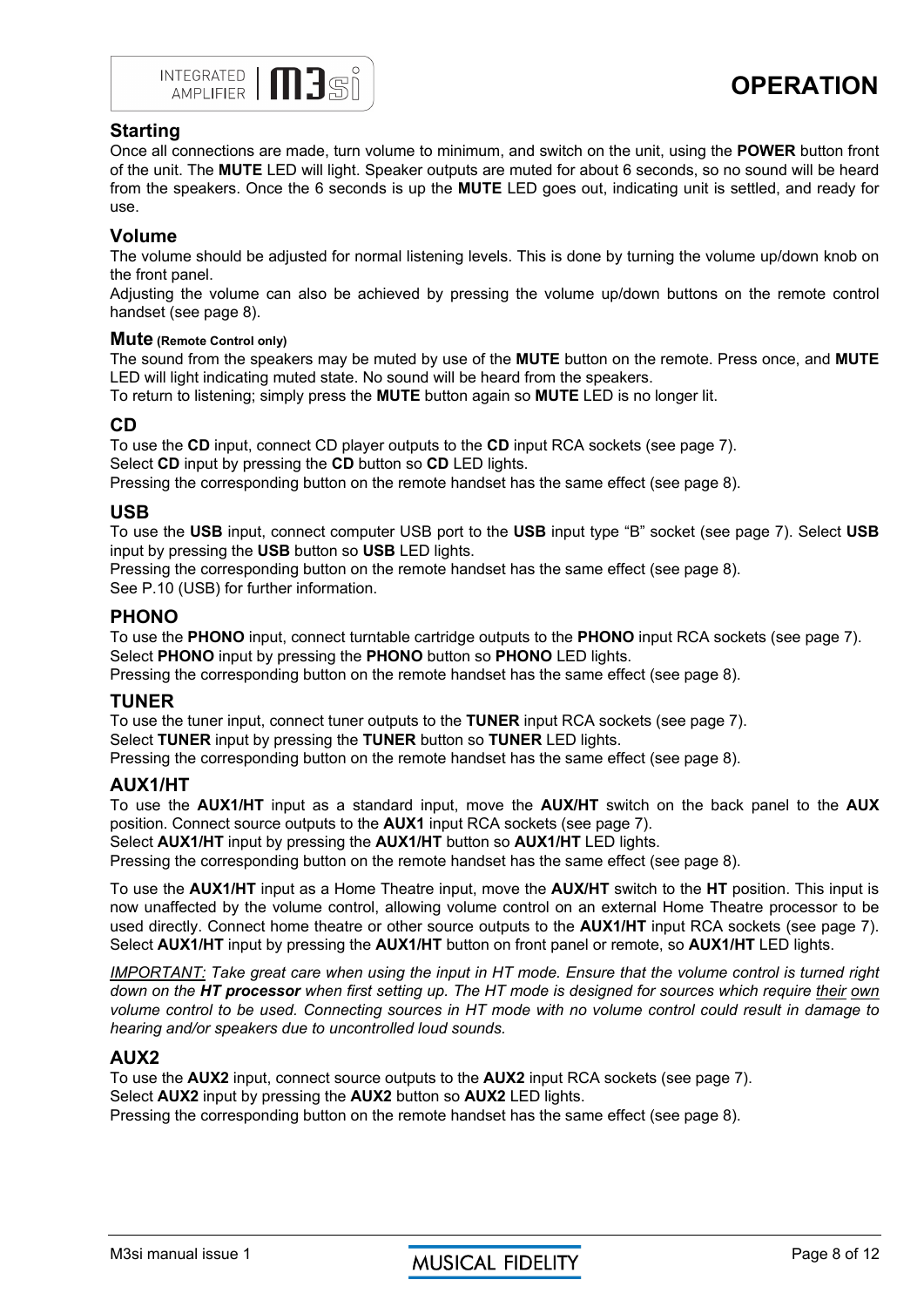**USB**



### **Computer settings for USB**

A good quality USB A to B cable is required to connect the unit to the computer.

Plug the B (square) end into the socket in the back of the unit, and the A (rectangle) end into a free USB socket on the computer.

The computer should now detect the new hardware and install a generic driver automatically.

In all cases the driver is supplied with the operating system and no other driver is necessary.

Please note the driver supplied with the operating system only and Musical Fidelity do not have, or issue, any updates. For latest releases please ensure the operating system is kept up-to-date.

CD, MP3, WAV, AAC, FLAC, and all other audio file types played on any software should now play through the unit. This device has been designed to work with PC Windows 98, ME, 2000, XP, Vista and 7, as well as Apple Macintosh OS X, Snow Leopard and Linux machines.

### **PC users-**

Check the computer has picked up the device and is currently using it by clicking: (most Windows versions)

- Start
- Settings
- Control panel
- Sounds and Multimedia
- Audio

Check that "M3 Integrated 24/96" appears under PREFERRED AUDIO DEVICE tab Use the mixer to select the source or adjust levels if required.

### **Mac users-**

Check the computer has picked up the device and is currently using it by clicking: (MAC OS X)

- System preferences
- Hardware
- Sound

Check that "M3 Integrated 24/96" is selected under the OUTPUT tab.

If the computer's warning sounds/chimes are to played through the unit, make sure it is selected under the SOUND EFFECTS tab too.

Note: USB may also be selected as an output in some individual programs.

### **For best results from USB input**

Make sure volume knob on amplifier is turned to usual/comfortable listening position (e.g. with pointer at 8 to 9 o'clock position)\*.

Select USB input on front panel of amplifier.

Play a piece of recorded music from the computer on preferred media player e.g. Windows Media Player or iTunes.

Check mixer and/or computer volume slider settings are set to a suitable level. Normally "full" or "maximum" setting of the slider gives the best results. Lower settings can detract from overall signal resolution due to computer's internal media player/ mixer attenuation action.

\* This volume position will vary considerably from setup to setup, due to varying speaker sensitivities and personal listening habits.

*Please note: This device is a high speed serial data processor, and by its nature, requires a very high volume of USB band width. It will benefit greatly from being the only device connected on its USB 'bus'. Sharing the same bus with other devices may cause unwanted artifacts such as dropouts or temporary loss of signal. This especially includes the use of the unit on a USB hub/splitter alongside other USB components*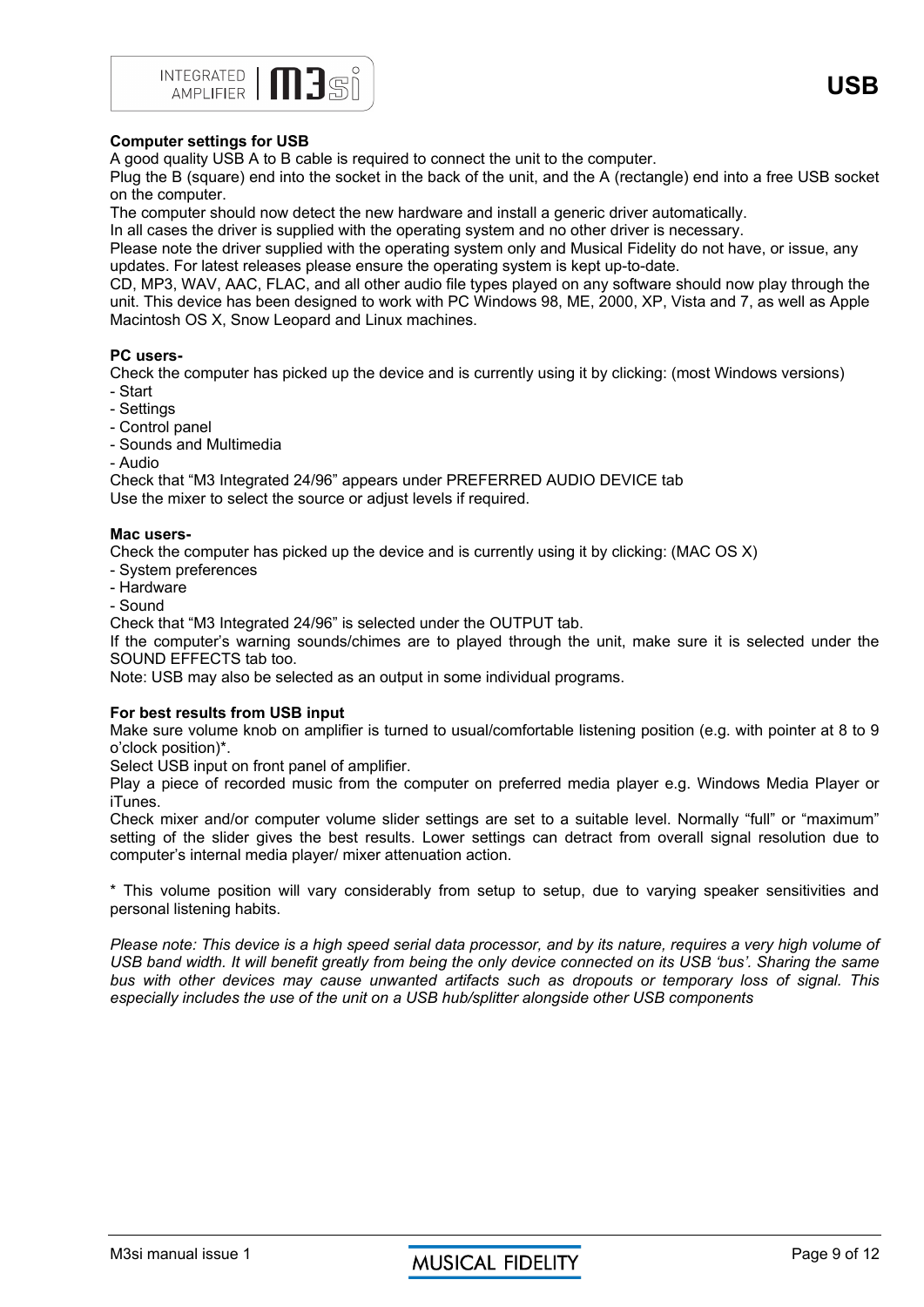

Basic problem-solving with an amplifier is similar to troubleshooting other electrical or electronic equipment. Always check the most obvious possible causes first, such as the following examples:

| Problem                                                                | <b>Probable Cause</b>                                                                                            | Remedy                                                                                                                                                                                                                                                          |
|------------------------------------------------------------------------|------------------------------------------------------------------------------------------------------------------|-----------------------------------------------------------------------------------------------------------------------------------------------------------------------------------------------------------------------------------------------------------------|
| No power when <b>POWER</b><br>button is pressed.                       | Mains power plug is not fully inserted into rear<br>socket.                                                      | Plug in securely.                                                                                                                                                                                                                                               |
| No sound                                                               | Mute function is still active.                                                                                   | Press the <b>MUTE</b> button on the remote control to cancel.                                                                                                                                                                                                   |
|                                                                        | Wrong connections between input sources                                                                          | Check audio input lead connections.                                                                                                                                                                                                                             |
|                                                                        | and the unit                                                                                                     | Check speaker cables.                                                                                                                                                                                                                                           |
|                                                                        | Speakers not connected, or incorrectly wired                                                                     |                                                                                                                                                                                                                                                                 |
| Sound cut                                                              | Loose connection                                                                                                 | Check speaker and input connections.                                                                                                                                                                                                                            |
|                                                                        | Output overload or short circuit                                                                                 | Switch unit off. Check speaker connections for shorting<br>strands or wires. When all has been double-checked<br>reduce volume and switch unit back on.                                                                                                         |
|                                                                        |                                                                                                                  | N.B. Take great care when bi-wiring or bi-amping that<br>speaker bass and treble linking straps are removed; see<br>speaker manual for more information.                                                                                                        |
| Sound is not precise,<br>in<br>lacking<br>bass<br>and<br>stereo image. | Speakers are connected out of phase, i.e.,<br>connections<br>to<br>speaker<br>one<br>$(+$ and $-)$ are reversed. | Ensure speakers are connected with same polarity at<br>amplifier and speaker ends.                                                                                                                                                                              |
| Hum.                                                                   | Audio connector plug not fully pushed in                                                                         | Insert plug securely.                                                                                                                                                                                                                                           |
|                                                                        | Cable Fault                                                                                                      | Check cable is connected at both ends.                                                                                                                                                                                                                          |
|                                                                        | Unsuitable<br>cable<br>(e.g. cable grounds not connected)                                                        | N.B.<br>Some esoteric cables have<br>internal<br>wiring<br>intentionally disconnected/modified. For best results on all<br>inputs analogue AND digital, please use good quality<br>screened coax; signal and screens both separately<br>connected at both ends. |
| No audio output, or too<br>low level output.                           | Incorrect or missing connections                                                                                 | Check connections and make sure they are secure.                                                                                                                                                                                                                |
| Turntable/phono hum<br>excessive                                       | Turntable not earthed or needs earthing                                                                          | Check turntable earthing lead is connected to earthing post<br>on M1 LPS.                                                                                                                                                                                       |
|                                                                        | Turntable already earthed and earthing                                                                           | Disconnect earthing lead from earthing post.                                                                                                                                                                                                                    |
|                                                                        | further creates hum loop in system                                                                               | Investigate for earth loops elsewhere in system.                                                                                                                                                                                                                |
|                                                                        | Earth loops already in system                                                                                    | Insert plug securely                                                                                                                                                                                                                                            |
|                                                                        | Audio connector plug not fully pushed in                                                                         | Check cable is connected at both ends.                                                                                                                                                                                                                          |
|                                                                        | Cable fault<br>Unsuitable Cable<br>(e.g. cable grounds not connected)                                            | N.B. some esoteric cables have internal wiring intentionally<br>disconnected/modified. For best results on all inputs AND<br>outputs, please use good quality screened coax; fully<br>connected signal-to signal, screen-to-screen.                             |
| No sound - USB                                                         | USB device not working                                                                                           | Check USB input lead is securely connected.                                                                                                                                                                                                                     |
|                                                                        | USB cable unplugged or not securely fitted                                                                       | See "USB" P.9 to check computer has recognised and is<br>using "M6 Integrated 24/96" for playback.                                                                                                                                                              |
|                                                                        | Mixer volume turned down                                                                                         | Check volume control on computer is turned up. See note<br>P.9 about "For best results from USB input"                                                                                                                                                          |
| Remote control does not<br>work.                                       | Amplifier's <b>POWER</b> switch is set to off.                                                                   | Set switch to on.                                                                                                                                                                                                                                               |
|                                                                        | One or more batteries fitted the wrong way                                                                       | Insert batteries correctly.                                                                                                                                                                                                                                     |
|                                                                        | round.<br>Batteries are flat.                                                                                    | Change batteries for a new set.                                                                                                                                                                                                                                 |
|                                                                        | Remote control is not pointed directly towards                                                                   | Ensure there is no obstruction between the remote control<br>and amplifier front.                                                                                                                                                                               |
|                                                                        | the front panel of the amplifier.                                                                                | Lighting such as fluorescent, incandescent, or even                                                                                                                                                                                                             |
|                                                                        | Interference from another source.                                                                                | sunlight contains large amounts of infra red radiation.<br>Ensure such sources are not shining directly on the infra<br>red window as this could swamp the signal from the<br>remote control.                                                                   |
|                                                                        |                                                                                                                  | Also check the system and any other nearby remotes for<br>stuck buttons.                                                                                                                                                                                        |
| Remote<br>control range<br>has greatly reduced                         | Batteries are running out                                                                                        | Change batteries for a new set.                                                                                                                                                                                                                                 |

If none of these actions affect a cure, please contact the dealer, or an authorised Musical Fidelity service agent. Remember; never open the case of the M3si, as this will invalidate the guarantee.

M3si manual issue 1 **AUSICAL FIDELITY** Page 10 of 12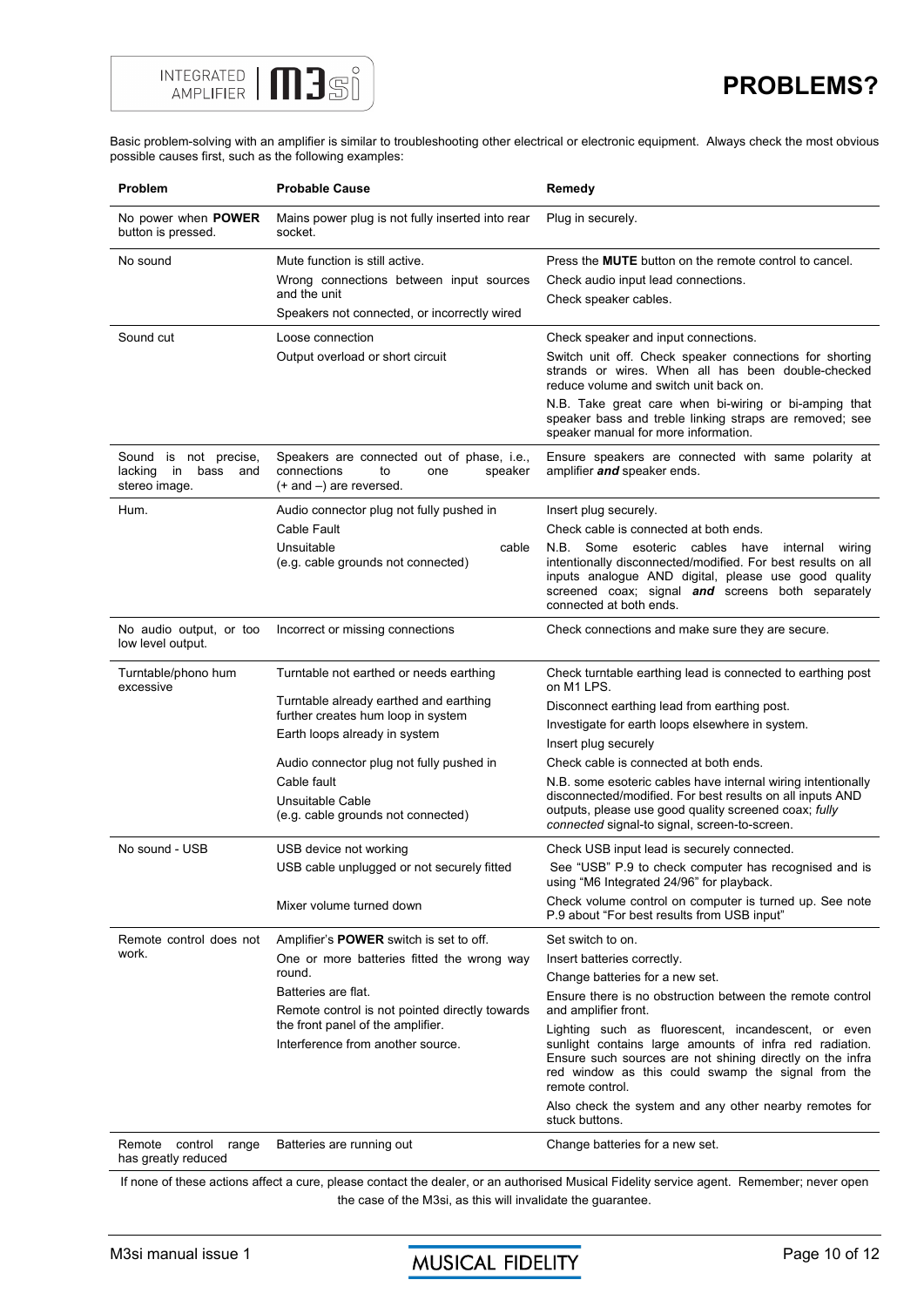

# **SPECIFICATIONS**

### **Output**

Damping factor 36

**Line input**  Signal / noise ratio  $> 98$ dB 'A'-weighted Input impedance 40 k Ohms

**Phono input**<br>Sensitivity (nominal)

Input impedance 50k Ohms

**USB input** 

**Connections** 

**Power requirement** 

**Weight**  Unit only, unboxed 9.2 kg (20<sup>1/4</sup> lbs) in shipping carton 13 kg (30<sup>2</sup>⁄<sub>3</sub> lbs)

**Dimensions**  Wide 440 mm (17⅓") High, including feet 100 mm (4") Deep (front to back) including terminals 400 mm (15<sup>3</sup>/4<sup>"</sup>)

**Standard accessories**  IEC type mains lead 10-Amp type Remote control M3s series

Power 2011 2012 12:30 Power 2012 12:30 Power 2012 12:30 Power 2012 12:30 Voltage 27 Volts RMS, 20Hz to 20 kHz; onset of clipping 76 Volts peak to peak Current 25 Amps peak to peak Output devices and the control of the 1 pair per channel

THD+N < 0.014 % typical, 20Hz to 20 kHz Frequency response  $+ 0, -0.1$ dB, 10Hz to 20 kHz

3mV (suitable for cartridges giving 1.5mV or more including high output MC types) Signal / noise ratio  $> 70dB$  'A'-weighted Frequency response RIAA/IEC ±1dB, 20Hz to 20 kHz



USB **Asynchronous, sample rate up to and inc. 24 bit, 96 kHz USB audio stream.** 

Type "B" socket up to and inc. 24 bit 96kHz USB audio stream

Phono inputs **1 pair Phono MM** inputs Phono grounding post **4mm** banana post to chassis earth

Line level inputs **Assumed Equation** 4 pairs line level RCA connectors

Line level outputs 1 pair line level RCA connectors, constant level LINE outputs 1 pair line level RCA connectors, PREAMP outputs for e.g. biamping

Speaker outputs 2 pairs 4mm banana plug/binding posts

Mains voltages **115/230VAC 50/60Hz** (factory pre-set) 100VAC 50/60Hz (alternative)

Consumption  $\leq 0.5W$  in standby mode 320 Watts maximum

LR03 or AAA, manganese alkaline type 2 off

### **Musical Fidelity reserves the right to make improvements which may result in specification or feature changes without notice.**



M3si manual issue 1 **AUSICAL FIDELITY** Page 11 of 12